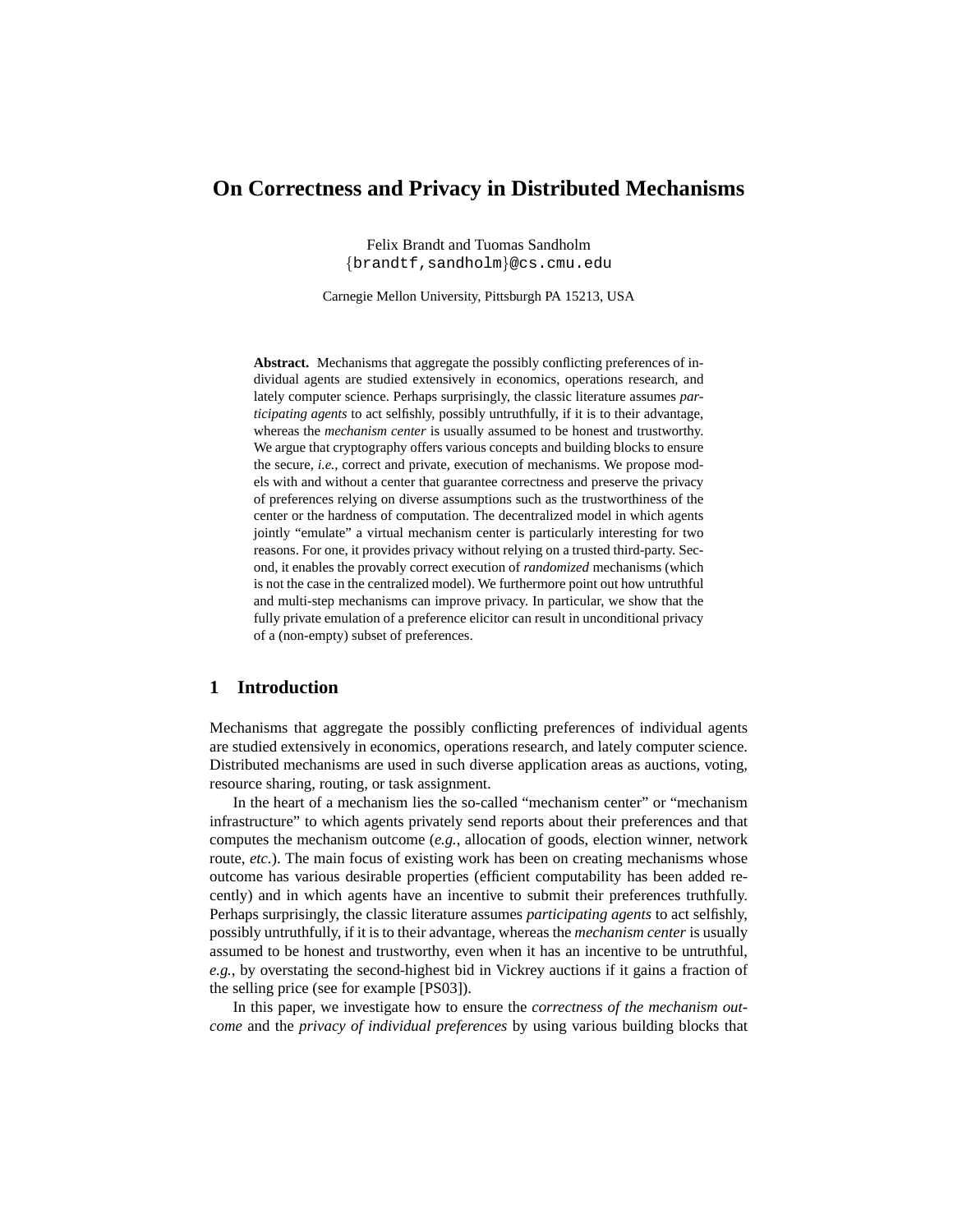have been developed in the field of cryptography over the years. As a matter of fact, cryptography and mechanism design have major objectives in common. To a large extent, both fields are concerned about agents who deviate from a given distributed mechanism (respectively protocol) in an undesirable manner (violating global objectives such as social welfare maximization or privacy). One could say that mechanisms allocate utility optimally with respect to certain constraints such as individual rationality, social welfare maximization, or budget-balance. For example, utility is allocated by redistributing goods or imposing payments on participants. Cryptographic protocols, on the other hand, allocate information optimally with respect to constraints like privacy, correctness, or fairness. However, while mechanism design assumes adversaries to be *rational* (according to some definition of utility), cryptography traditionally deals with "*worst-case*" adversaries, *i.e.*, any strategy, regardless of rationality is considered. In fact, in cryptography, it is considered a bad concept to assume rationality of the adversary (*e.g.*, [Gol01]). Yet, the mechanism design approach has its merits. For example, cryptographic protocols are incapable of eliciting truthful behavior since they cannot provide incentives. Generally speaking, proper behavior of agents in a mechanism is enforced by making deviations "uneconomic", *i.e.*, no utility can be gained by manipulating the mechanism. In cryptography, on the other hand, the correctness of a protocol is ensured by forcing agents to prove the correctness of each of their actions without revealing any information but the correctness itself. This is achieved by relying on computational intractability, *i.e.*, the existence of computationally hard problems, the polynomially bounded computational power of agents, *etc.*. Interestingly, using computational intractability as a barrier against undesirable behavior, which has a long tradition in cryptography since Diffie and Hellman's seminal paper [DH76], was recently also applied in mechanism design [BTT89,CS03c].

This paper establishes a link between cryptography and mechanism by using cryptographic primitives to provide correctness and privacy in distributed mechanisms. Correctness and privacy are defined as follows. Correctness means that in the end of a mechanism each agent is convinced that the outcome was computed correctly whereas privacy states that an agent does not learn anything about others' preferences that he cannot infer from the (correct) outcome and his own preferences. Correctness and privacy are not only complementary but also deeply intertwined (see Section 3). In mechanisms, privacy of preferences is crucial not only because sensible information might be of importance for future mechanisms or negotiations but also because a lack of privacy heavily affects the equilibria of mechanisms in execution. We will use the following notations. Agent *i*'s preferences are denoted by  $\theta_i \in \Theta_i$ . The outcome function of a mechanism is  $f : \Theta_1 \times \Theta_2 \times \cdots \times \Theta_n \to O$ .  $\theta$  is a short notation for  $(\theta_1, \theta_2, \ldots, \theta_n)$ .  $n$  is the number of agents participating in a mechanism.

The remainder of this paper is structured as follows. Section 2 summarizes existing work at the boundary between cryptography and mechanism design. Section 3 introduces basic security models that ensure correct mechanism execution, with or without a center. In Section 4, we consider randomized, multi-step, and untruthful mechanisms in the context of correctness and privacy. The paper concludes with a summary of the obtained results and a brief outlook on future research in Section 5.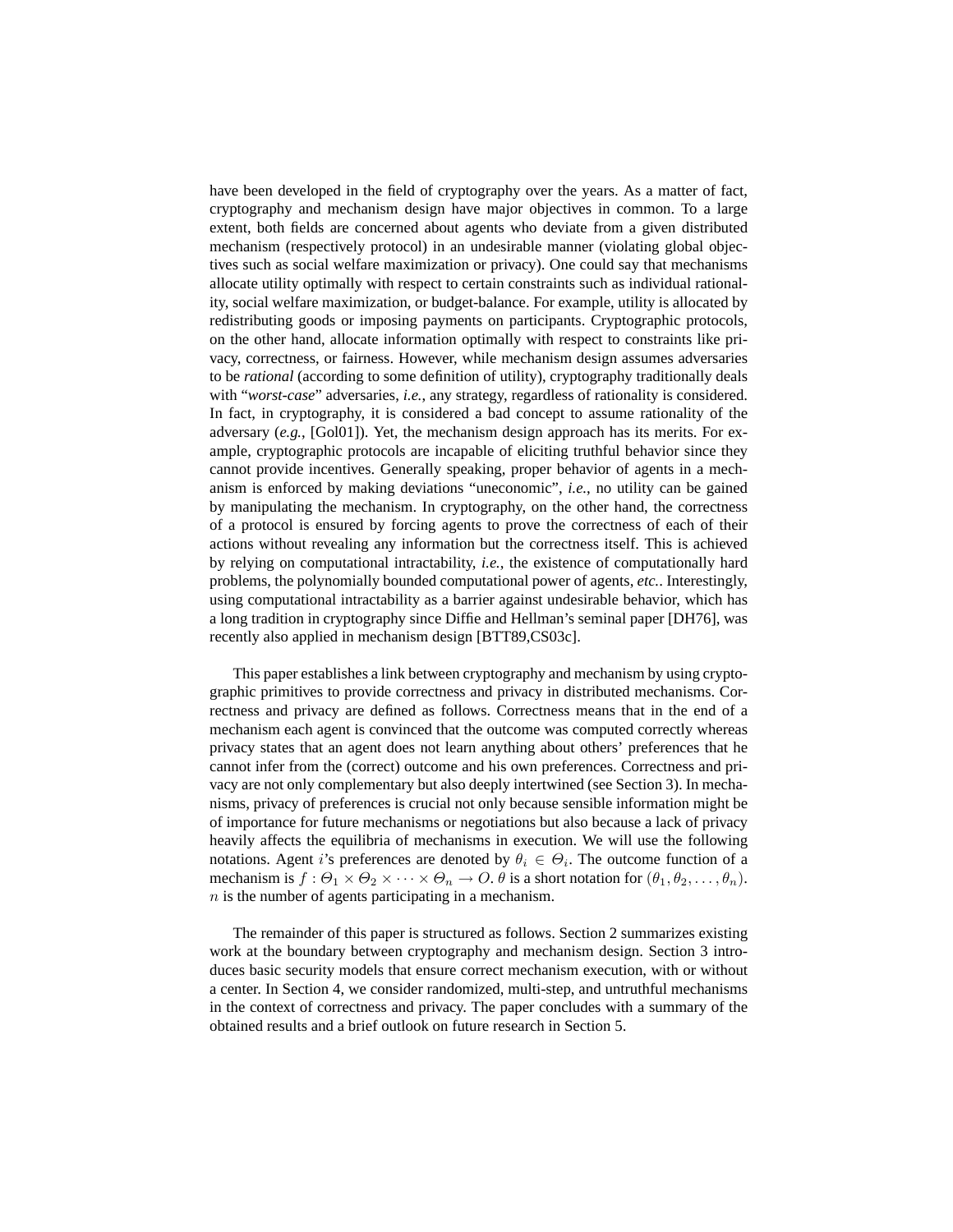# **2 Related Work**

In [MPS03], a connection between mechanism design and multiparty computation has been established for a purpose that is slightly different from the one we pursue in this paper. The authors integrate "cryptographic objectives" such as the wish to keep other agents from learning one's preferences, the wish to learn other agents' preferences, the wish to know the correct mechanism outcome, and the wish to prevent others from knowing it into the utility functions of agents and then investigate the possibility of incentive-compatible mechanism design in this novel framework. A similar approach without a mechanism center was recently analyzed in [HT04]. [MT99] consider a model where agents are not directly connected to the center, but are rather nodes in a more general communication network.

To our knowledge, the first paper to explicitly present a security model and generic protocol for arbitrary mechanisms was [NPS99]. This model basically consists of two centers that are assumed not to collude. The decentralized model presented in Section 3.2 is based on preliminary results lately proposed in [Bra03b]. The importance of considering the privacy of agents in distributed mechanisms has been stated in  $[FNR+02,FS02]$ .

In recent years, there has been a large body of research on cryptographic auction protocols, *i.e.*, protocols that privately compute the outcome of sealed-bid auction mechanisms (*e.g.*, [Bra03a,Kik01,NPS99]). These special-purpose protocols implicitly contain security models (of which almost all are based on using more than one center).

## **3 Security Models**

In this section, we investigate which sets of assumptions (general model, communication channels, existence of one-way functions, *etc.*) allow the provably correct execution of deterministic single-step mechanisms. In particular, we examine whether *unconditional* privacy, *i.e.*, privacy that can never be breached, even when unbounded computational power becomes available, can be achieved in a given model.

In order to enable the notion of unconditional privacy in the first place, we have to make the following distinction. While we (in some models) allow unbounded computational power to breach privacy *after* the protocol/mechanism terminated, superpolynomial computational power is *not* available *during* the protocol. The deep relation between correctness and privacy makes this assumption necessary.<sup>1</sup> Nevertheless, this assumption seems reasonable since the time needed to perform super-polynomial computation is presumably longer than the typically short execution time of a mechanism. Furthermore, we generally assume the availability of a public key infrastructure. In some cases, we will assume "private channels" between certain parties. These are authenticated means of communication between two parties that are unconditionally secure without relying on any computational assumption. Quantum channels, for example, would meet this definition.

<sup>1</sup> Otherwise, privacy could be breached by violating correctness (*e.g.*, by forging perfect zeroknowledge arguments)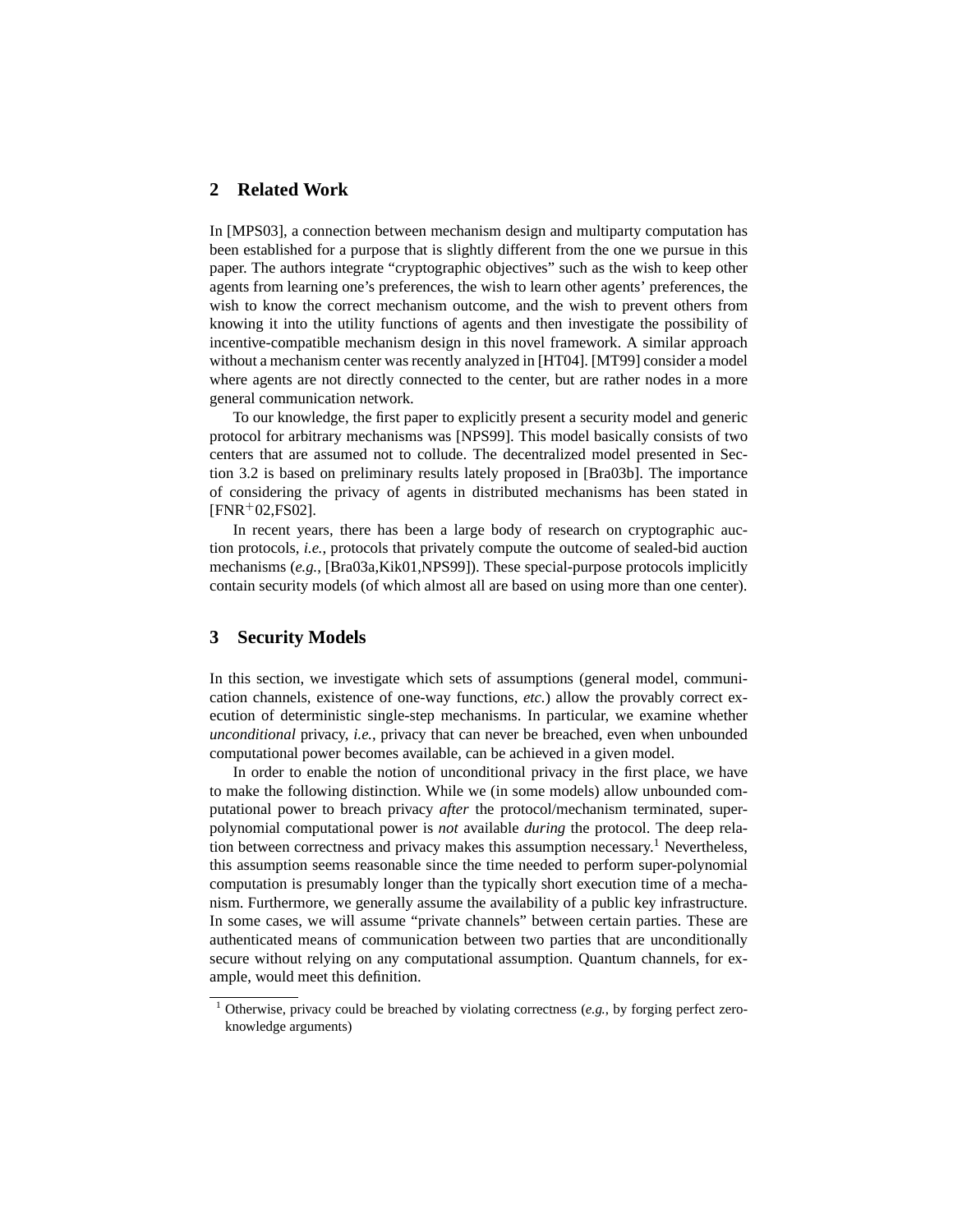It has turned out that the existence of almost all cryptographic primitives can be reduced to the existence of certain notions of one-way functions. A *one-way function* is a function that can be evaluated efficiently (in polynomial time), but there is no polynomial-time algorithm that can invert the function more accurately than guessing at random. A *one-way permutation* is a one-way function that is a bijective mapping of a domain onto itself. A *trapdoor permutation* is a one-way permutation that, given some extra information (the trapdoor), can be inverted in polynomial time. To give two examples, it has been shown that secure digital signatures exist if (and only if) there are one-way functions. Secure public-key encryption, on the other hand, is known to be feasible if trapdoor permutations exist.

The actual existence of one-way functions would imply  $\mathcal{P} \neq \mathcal{NP}$ . However, the reverse is not true: Although it might be hard to invert a function in the *worst-case*, it can be easy in many practical instances or even in the *average-case*. This uncertainty plus the technological assumptions one has to rely on—even when one-way functions exist—motivate the exploration of security that is based on alternative models such as in unconditionally secure multiparty computation [BGW88,CCD88].

The approach of the subsequent sections is as follows. We believe correctness to be fundamentally important and thus only consider models that guarantee correctness. On top of that, we investigate which sets of assumptions are necessary to provide differing degrees of privacy, *e.g.*, privacy that relies on a trusted center or privacy that relies on computational intractability. The proofs in the following sections will make use of cryptographic primitives such as *commitment schemes*, (computational) *zero-knowledge proofs*, and *perfect zero-knowledge arguments*<sup>2</sup> . We refer to cryptographic textbooks (*e.g.*, [Gol01]) for definitions of these building blocks.

#### **3.1 Centralized Mechanism Execution**

Let us first start by trying to obtain a provably correct single center without caring for privacy. It might seem to be sufficient to provide private channels, *e.g.*, based on publickey cryptography, from each agent to the center in order to transmit the preferences and a signature scheme that allows agents to sign their submissions. The center would then be able to prove the correctness of the outcome by just broadcasting all signed preferences. However, the center could collude with an agent and make him sign and send preferences that the center chooses *after* having seen preferences that were submitted earlier.<sup>3</sup> For this reason, publishing a so-called commitment to one's preferences *prior* to submitting the preferences becomes inevitable. By applying zero-knowledge proofs to the commitment values, we essentially get computational privacy for free, *i.e.*, without having to make further assumptions.

 $2$  Perfect zero-knowledge arguments are a variant of zero-knowledge proofs in which there is no information revelation even to computationally unbounded adversaries, but computationally unbounded agents can produce "forged" proofs.

 $3$  Even if communication from the center to any agent could be prohibited, a manipulated agent would be able to send various signed messages. The center could then choose the appropriate one after it has seen all other preferences.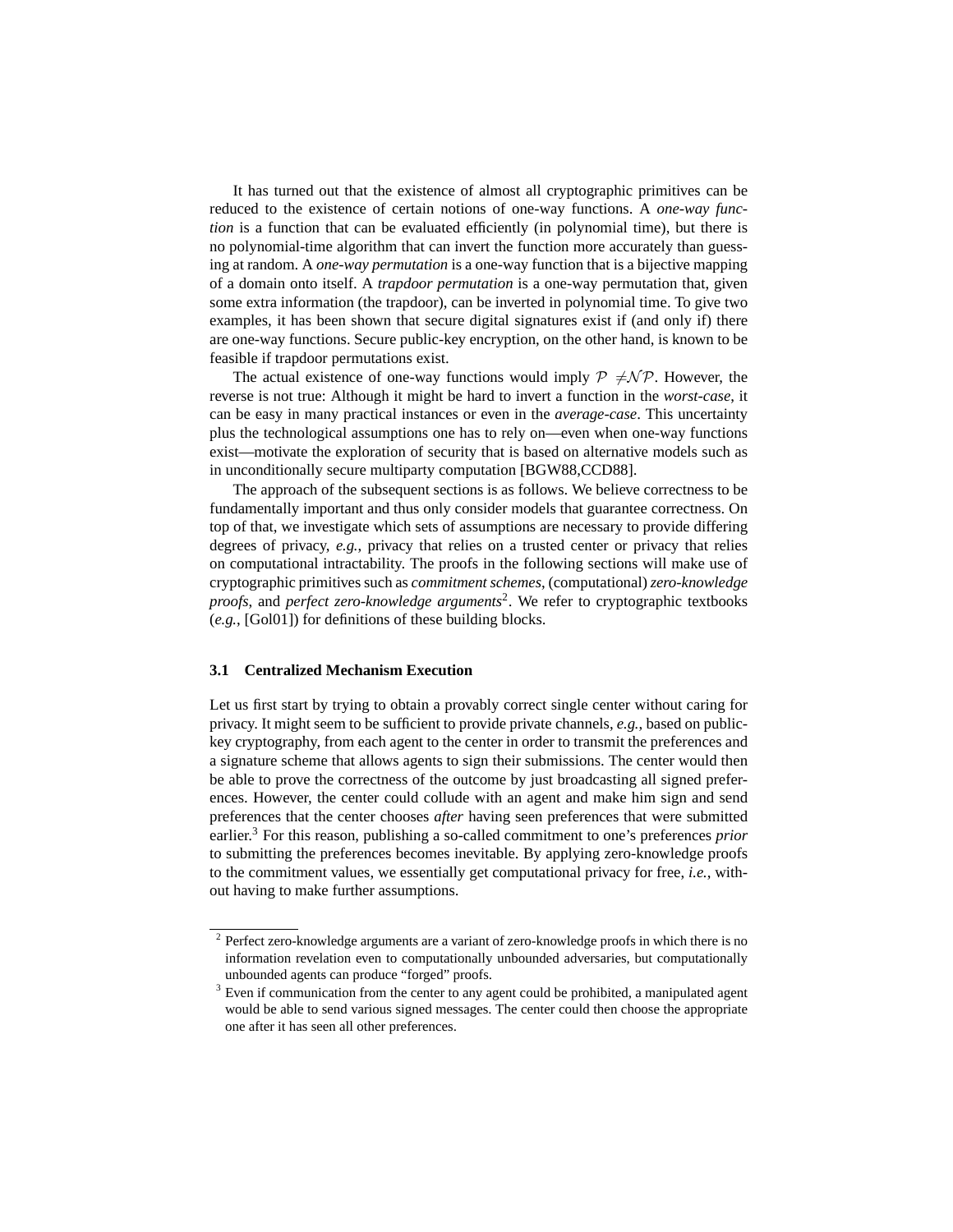**Theorem 1.** *Correct deterministic mechanism execution can be guaranteed given that trapdoor permutations exist. Privacy can be breached by the center or exhaustive computation.*

*Proof.* Agents broadcast unconditionally binding commitments to preferences. Both the commitment scheme and the broadcasting can be based on the existence of one-way functions (and the availability of a signature scheme infrastructure) [LSP82,Nao89]. In order to prevent an agent from copying somebody else's commitment (and thus his preferences), each agent proves in computational zero-knowledge (which can be based on one-way functions as well  $[BOGG<sup>+</sup>88]$ ) that he knows how to open the commitment, *i.e.*, he proves that he knows what he committed to. These proofs are executed sequentially to avoid the copying of proofs.<sup>4</sup> After all agents have submitted their commitments (this can be publicly verified due to the broadcasting), agents send information on how to open their commitments to the center using public-key encryption (based on trapdoor permutations). The center privately opens all preferences and rejects malformed by publicly opening the commitment value (on the broadcast channel). The center cannot reject preferences illegitimately as the commitment value is uniquely defined. Finally, it privately computes and declares the outcome with an accompanying proof of correctness in computational zero-knowledge. □

In order to obtain privacy that does not rely on intractability, we also consider a model that is based on somewhat stronger assumptions.

**Theorem 2.** *Correct deterministic mechanism execution can be guaranteed given that there are private channels from each agent to the center and one-way permutations exist. Privacy can only be breached by the center.*

*Proof.* Agents broadcast unconditionally hiding commitments to their preferences and sequentially prove their correctness using perfect zero-knowledge arguments. After that, agents send information on how to open their commitments to the center on private channels. The center then privately opens the preferences and rejects malformed by publicly opening the corresponding commitment. In the following, it privately computes the outcome and then declares the outcome with an accompanying argument of correctness in perfect zero-knowledge. All these operations can be based on one-way permutations. □

Zero-knowledge proofs and arguments allow the center to privately send parts of the outcome to each agent (and prove its correctness), so that a single agent learns only the part of the outcome that it is required to know. This can be of advantage in auctions so that *only* winning bidders learn about the goods they are awarded and the prices they have to pay while still guaranteeing correctness [Bra03a].

### **3.2 Decentralized Mechanism Execution**

In order to decentralize the trust that agents need to have in a single center, the computation of the outcome can be distributed across several distinct centers. This is just a straightforward application of secure multiparty computation

<sup>4</sup> There are more efficient, yet less intuitive, ways of achieving the same functionality.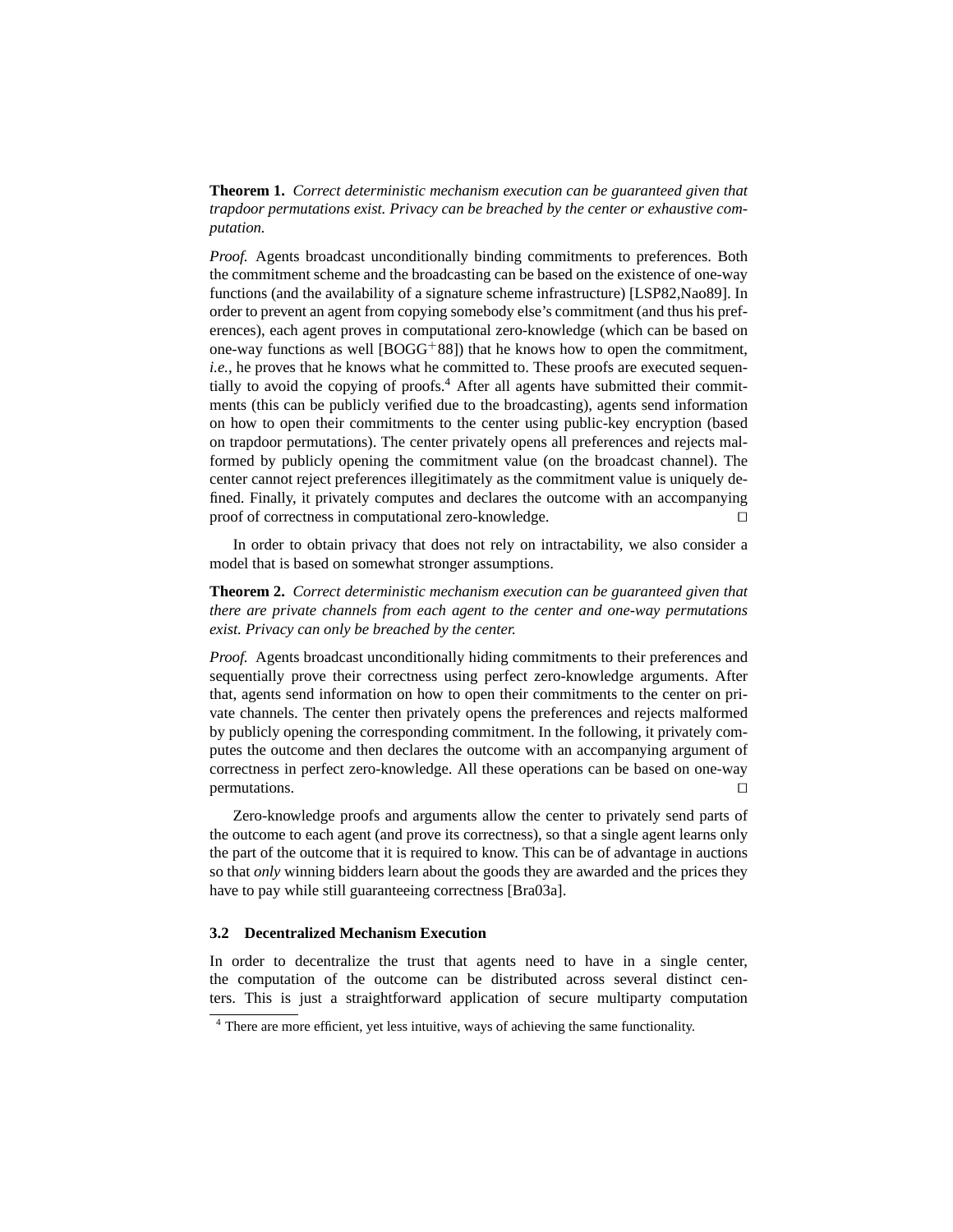[GMW87,BGW88,CCD88]. It is possible to generate shares of a secret piece of information so that a single share is "worthless", *i.e.*, it reveals no information at all, but all shares put together uniquely determine the original piece of information.<sup>5</sup> Assume that agents distribute shares of their preferences so that each center receives one share from each agent. Multiparty computation protocols allow the centers to jointly compute the mechanism outcome using these shares. Depending on the protocol and the underlying security model, privacy may rely on computational intractability. In any case, privacy also relies on the assumption that a coalition of *all* centers is ruled out. When all centers collude and share their information, they can reconstruct each agent's private preferences. Nevertheless, this model is used in almost all existing cryptographic auction protocols. Especially the special case for two centers, as introduced by [Yao82], has been widely used.

In this section, we aim to obtain a more satisfying level of privacy by omitting the center(s) completely and letting agents resolve the mechanism by themselves. In other words, the mechanism's *participants* engage in a multiparty computation protocol. The key observation underlying this model is that if there is a coalition of *all* agents, there are no preferences left to be private. Thus, if the protocol is designed so that a coalition of up to  $n - 1$  agents does not gain any information, collusion becomes pointless (in order to breach privacy). This will be called "full privacy" in the following.

**Definition 1 (Full privacy).** A protocol is fully private<sup>6</sup> if no information about any *agent's preferences can be uncovered, other than what can be inferred from the outcome and all remaining preferences.*

By introducing full privacy, we shift the focus from mechanisms to *protocols*. These protocols enable agents to jointly determine the outcome of the mechanism by exchanging messages according to some predefined rules without revealing any information besides the outcome. We say that a protocol fully privately *emulates* a mechanism. When relying on computational intractability, *any* mechanism can be emulated by fully private protocols.

**Proposition 1.** *Correct mechanism execution can be guaranteed without a center given that trapdoor permutations exist. Privacy can only be breached by exhaustive computation.*<sup>7</sup>

It turns out that replacing intractability assumptions with the existence of unconditionally private channels (like in Section 3.1), only enables the fully private emulation of a *restricted* set of mechanisms. These mechanisms will be called "simple mechanisms" in the following.

 $5$  As an easy example, consider a single secret bit that is shared by choosing n bits at random so that the exclusive-or of these n bits yields the original bit. A single share, and even up to  $n-1$ shares, reveal no information at all about the secret bit.

<sup>&</sup>lt;sup>6</sup> In cryptographic terms, a fully private protocol is  $(n-1)$ -private, which means that a coalition of up to  $n - 1$  agents is incapable of breaching privacy.

<sup>&</sup>lt;sup>7</sup> Propositions 1 and 2 are based on modifying the classic results of multiparty computation [GMW87,BGW88,CCD88] for a setting of full privacy by introducing "weak robustness". Due to a very strict security model, the original results rely on a fraction, *e.g.*, a majority, of the agents being trusted (see [Bra03b] for more details).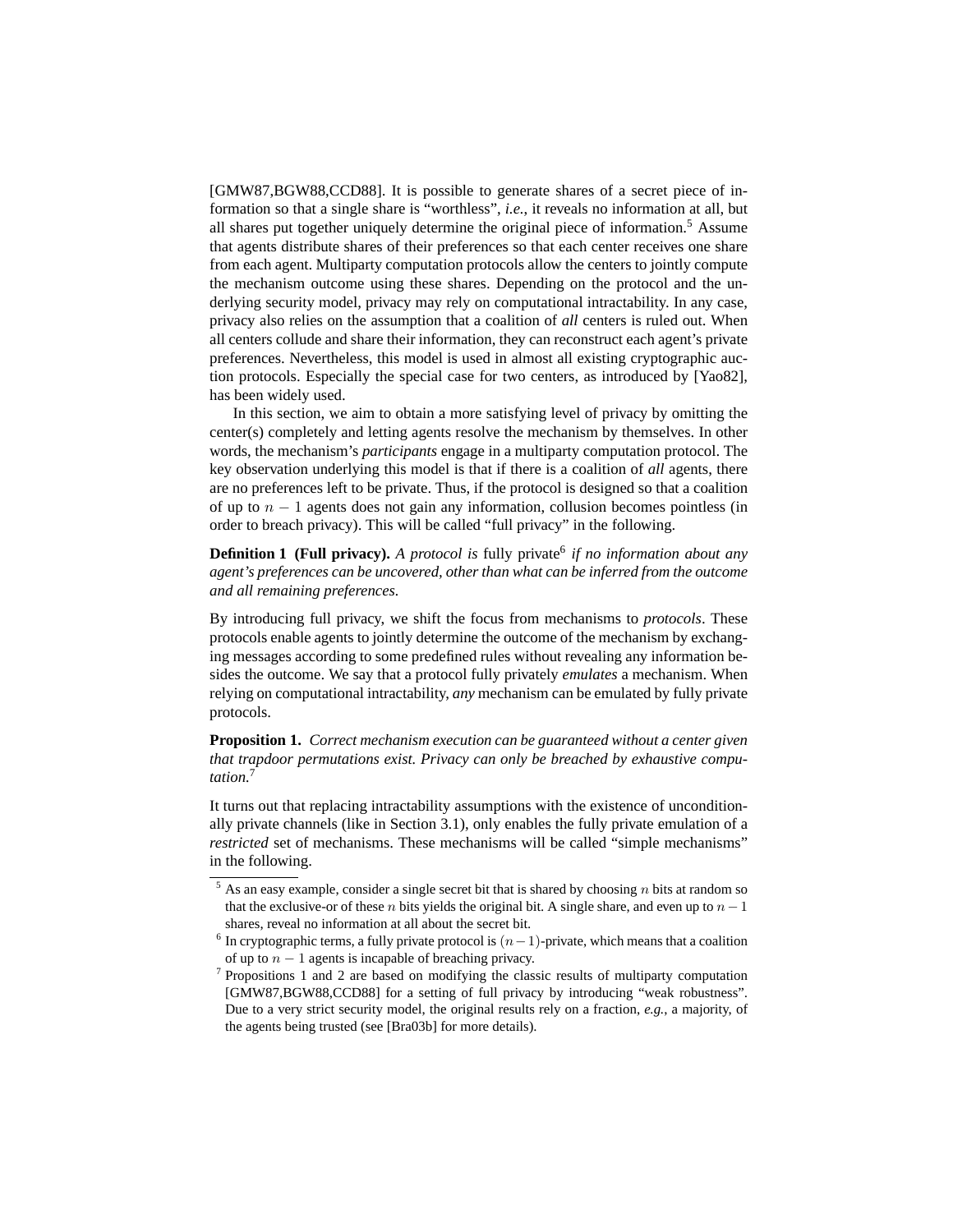**Definition 2 (Simple Mechanism).** *A mechanism is* simple *if its outcome function is privately computable in the sense of [Kus89,CK89].* E.g.*, the only Boolean outcome functions that are privately computable are of the form*  $f(\theta) = B_1(\theta_1) \oplus B_2(\theta_2) \oplus$  $\cdots \oplus B_n(\theta_n)$  where  $B_i(\theta_i)$  are Boolean predicates and  $\oplus$  *is the Boolean exclusive-or operator.*

There is yet no complete characterization of privately computable functions (except for special cases like Boolean [CK89] and 2-ary functions [Kus89]). However, by using known necessary conditions for private computability, it has been shown that first-price sealed-bid auctions are simple mechanisms whereas second-price sealed-bid auctions are not [BS04].

**Proposition 2.** *Correct mechanism execution can be guaranteed for simple mechanisms without a center given that there are private channels between all agents and one-way permutations exist. Privacy cannot be breached.*<sup>7</sup>

As in the previous section, both models also allow the (correct) computation of *different* outcomes (or parts of an outcome) for each agent, *e.g.*, so that losing bidders in an auction do not learn the selling price.

## **4 Intertwining Cryptography and Mechanism Design**

In this section, we will relax three restrictions that we made so far, namely that mechanisms are deterministic, single-step, and incentive-compatible. The revelation principle, a central theorem of mechanism design, suggests that one restrict attention to direct-revelation mechanisms, *i.e.*, truthful, single-step mechanisms, as all remaining mechanisms can be simulated by (possibly randomized) direct-revelation mechanisms. Although this a striking result in mechanism design, its consequences are debatable as it does not consider the following important aspects: communication complexity, computational abilities of the agents and the center (see also [CS03b]), and, which is our main concern here, privacy of agents' preferences. But first of all, let us consider the effects of randomization on the correctness of a mechanism.

#### **4.1 Randomized Mechanisms**

Randomized mechanisms, *i.e.*, mechanisms in which the outcome function is probabilistic, are of increasing interest. It has been shown in [CS02a] that the automated design of an optimal deterministic mechanism for a constant number of agents is  $N\mathcal{P}$ complete in most settings whereas the design of randomized mechanisms for the same purpose is always tractable (by linear programming). Furthermore, randomized mechanisms are always as good or better than deterministic ones in terms of the expected value of the designer's objective (*e.g.*, a 2-item revenue maximizing auction has to be randomized [AH00,CS03a]). Finally, as mentioned above, the revelation principle only holds if we allow for the possibility that the resulting direct-revelation mechanism may be randomized.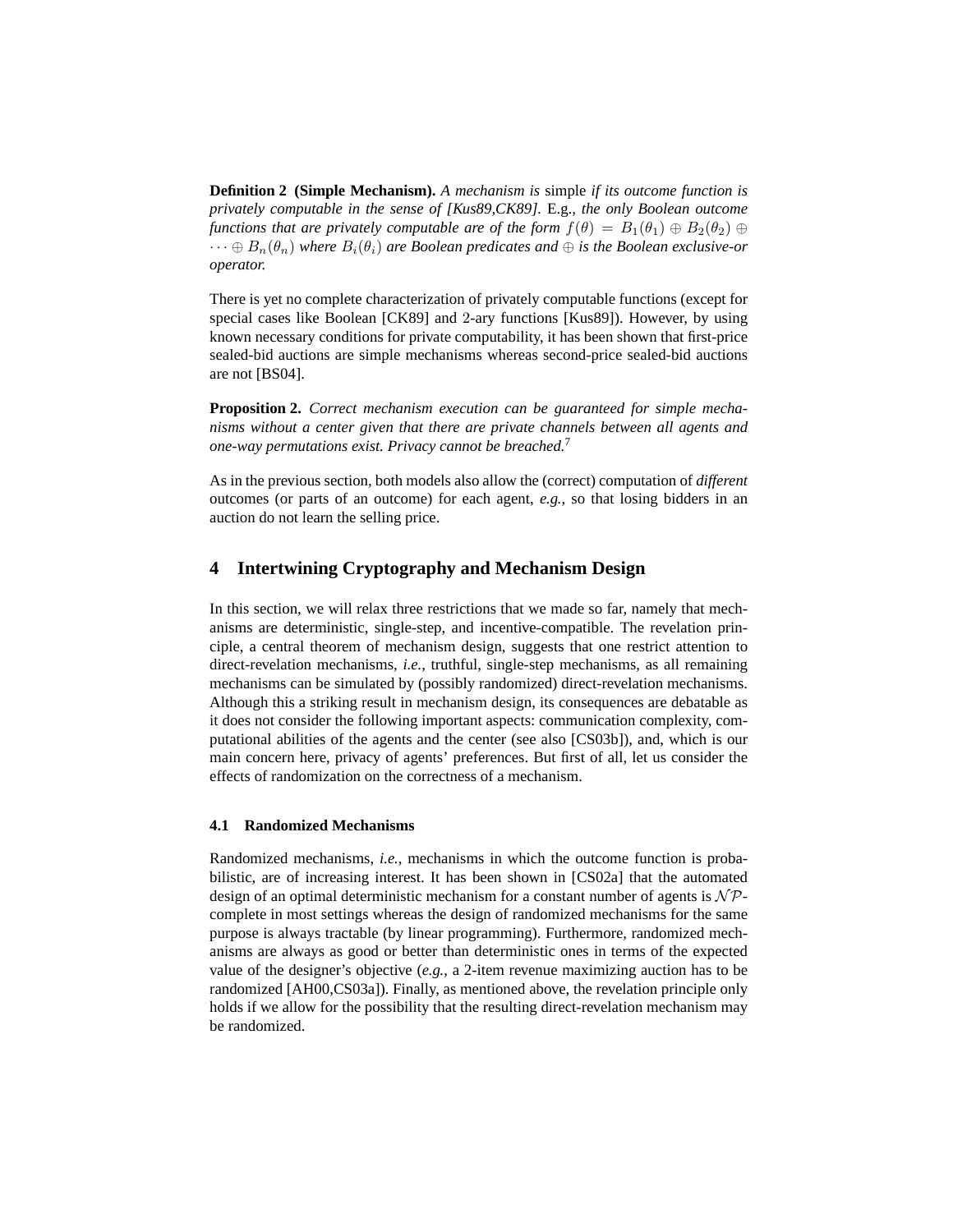Randomization has severe consequences on the notion of correctness. Whereas a single mechanism center can prove the correctness of the outcome of a deterministic mechanism (see Section 3.1), this is not possible for randomized mechanisms. There is no way a mechanism center can actually *prove* that it is using real random numbers in order to compute the outcome (without introducing a third-party that is assumed to reliably supply random data). The advantages of randomized mechanisms (*e.g.*, that manipulating the mechanism can be  $N\mathcal{P}$ -hard [CS03c]) in fact rely on the trustworthiness of the mechanism center. These advantages become void if the center is corrupt. Forcing the center to commit to its random choice before the agents submit their preferences only reduces the problem as the center might still choose a random value that is beneficial to itself (and possibly colluding agents).<sup>8</sup>

In the decentralized model proposed in Section 3.2, on the other hand, the "competition" between agents allows the unbiased joint generation of random numbers (unless *all* agents collude).

**Theorem 3.** *Randomized mechanisms can be emulated correctly by computationally fully private protocols. Randomized simple mechanisms can be emulated correctly by unconditionally fully private protocols.*

*Proof.* The following construction builds on a cryptographic primitive that is called "coin tossing into the well" [Blu82]. Before computing the mechanism outcome, each agent broadcasts an unconditionally hiding commitment to a freely chosen bit-string  $r_i$ and proves the correctness of the commitment (*i.e.*, that he knows what is inside) with a perfect zero-knowledge argument. These proofs are arranged sequentially to avoid proof duplication as in Theorem 1. After that, agents commit to their preferences and start emulating the mechanism. In the following computation of the outcome, agents can use  $r = r_1 \oplus r_2 \oplus \cdots \oplus r_n$  (which can be privately computed, even in the unconditionally private model according to Definition 2) as a source of pure random data. We stress the fact, that this procedure works for the computationally private emulation of arbitrary mechanisms as well as the unconditionally private emulation of simple mechanisms. As the agents generate the random bit-string *before* committing to their preferences, the correctness of the (randomized) outcome can still be guaranteed if *all* agents collude after knowing the submitted preferences of each other for sure (in the form of commitments). This is desirable as there are mechanisms in which it might be beneficial for all agents to manipulate the randomization of the outcome after they know their submissions.<sup>9</sup> □

<sup>8</sup> Even though *truthfulness* is preserved when the random choice is known beforehand in *strongly truthful* mechanisms [MV04], other properties such as revenue maximization might be lost when agents are able to manipulate the random choice by colluding with the mechanism center.

<sup>9</sup> There might also be randomized mechanisms where the opposite is true, *i.e.*, *all* agents benefit from a manipulation of their preferences after they know the common random string, but we doubt that they are of any significance.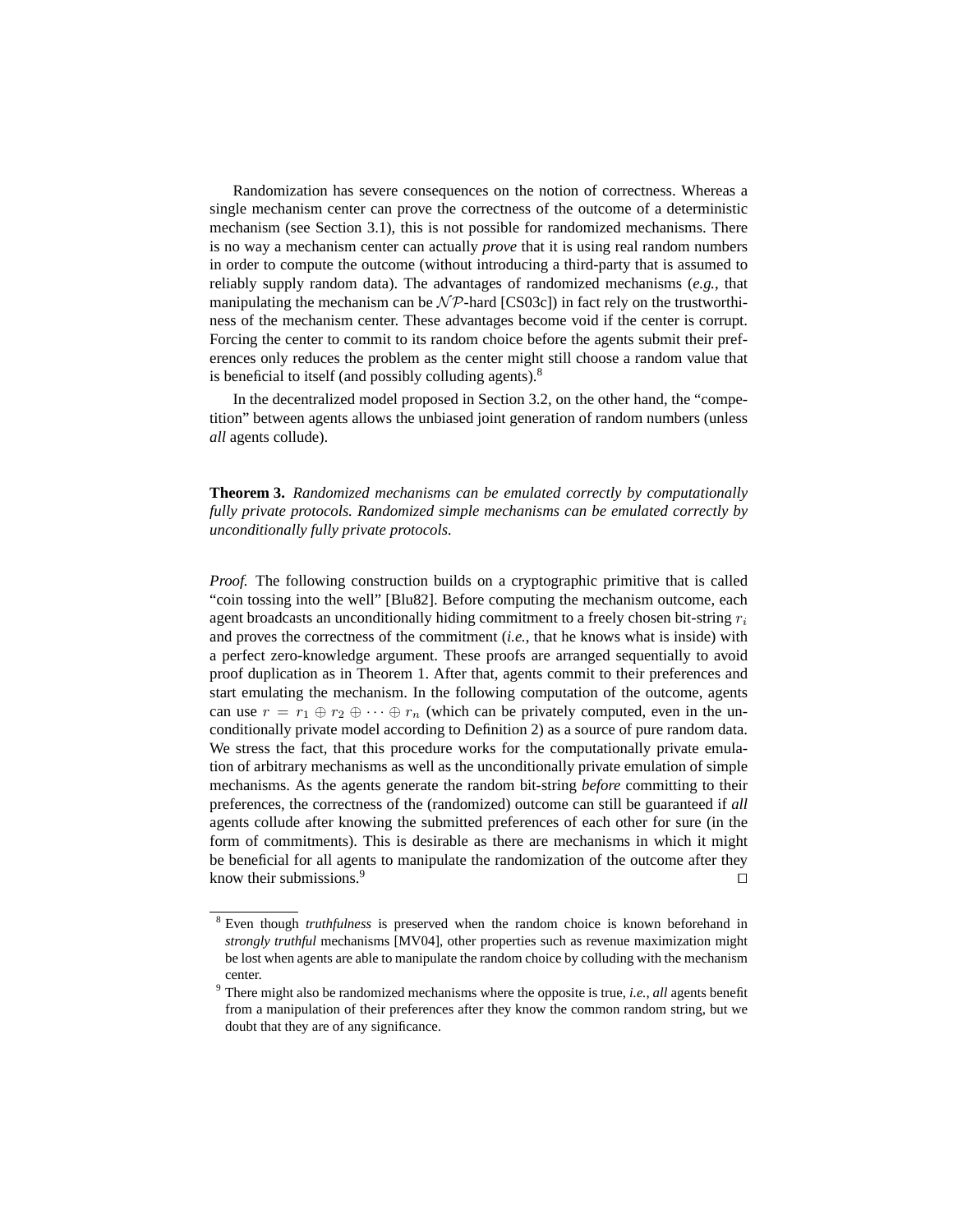#### **4.2 Multi-Step Mechanisms**

Multi-step mechanisms are mechanisms in which the center gradually asks questions to the agents in multiple rounds until enough preferences have been elicited to compute the outcome (see *e.g.*, [CS01]). Ascending (*e.g.*, English) or descending (*e.g.*, Dutch) auctions are special cases of this definition. Besides the limited preference revelation, multi-step mechanisms have an important advantage that is not considered in cryptography: Agents do not need to completely determine their own preferences. This is important because determining one's own preferences may be tedious task and can even be intractable [San93].

While executing multi-step mechanisms in the single center models presented in Section 3.1 is straightforward, it is interesting to examine whether the fully private emulation of multi-step mechanisms is possible. By fully privately emulating a multi-step mechanism, we can improve the level of privacy guaranteed in Proposition 1 because some preferences might never be elicited and thus remain unconditionally private. However, the main problem is that queries may implicitly contain information on agents' preferences revealed so far. We define a certain class of mechanisms which always benefit from private elicitation.

**Definition 3 (Privately Elicitable Mechanism).** *A mechanism is called* privately elicitable *if it satisfies the following two conditions:*

- **–** *There are cases in which a subset of the preferences is sufficient to compute the mechanism outcome.*<sup>10</sup>
- **–** *There is a function that maps the mechanism outcome and the preferences of one agent to the complete sequence of queries that this agent received.*

The second condition ensures that agents do not learn information about others' preferences from the queries they are asked (see the proof of Theorem 4 for details). English auctions, for example, are privately elicitable mechanisms: The first condition holds because it is irrelevant (for the mechanism outcome) how much the highest bidder would have bid, as long as it is made sure that everybody else bid less than him. The second condition is satisfied because the only prices not "offered" to a bidder are prices above the selling price.

**Theorem 4.** *Privately elicitable mechanisms can be emulated by fully private protocols so that it is impossible to reveal* all *preferences, even by exhaustive computation.*

*Proof.* Without loss of generality, the preference elicitor can be emulated by the following protocol. We jointly and iteratively compute a query function and a stop-function for several rounds, and once, at the end of the protocol, evaluate the outcome function. Let  $\gamma_i \in \Gamma_i$  be the (iteratively updated) set of agent i's statements on his preferences,  $\gamma = (\gamma_1, \gamma_2, \ldots, \gamma_n)$ , and  $\Gamma = \Gamma_1 \times \Gamma_2 \times \cdots \times \Gamma_n$ . All  $\gamma_i$  are initialized as empty sets. The following procedure is repeated round by round. The query function  $q: \{1, 2, \ldots, n\} \times \Gamma \to Q$ , which is fully privately computed by all agents (using

<sup>&</sup>lt;sup>10</sup> Otherwise, preference elicitation would be pointless, regardless of privacy. Almost all practical mechanisms satisfy this condition.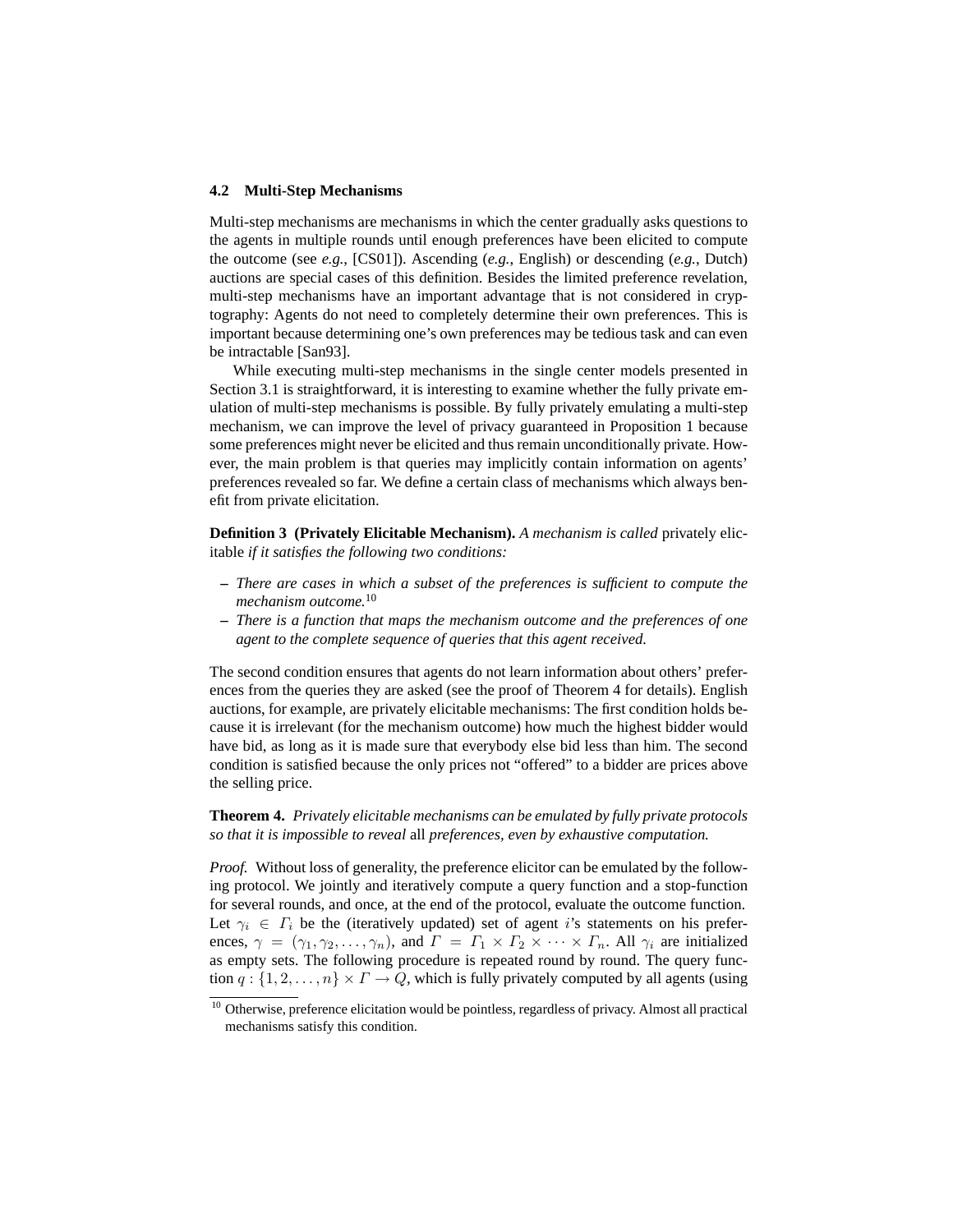Proposition 1), outputs a private query for each agent  $(Q)$  is some set of available queries including an empty query  $\perp$ ). Agents reply to these queries by publicly committing to their answer on a broadcast channel (without revealing their answer). Thus,  $\gamma_i$  is defined as the set of commitments agent  $i$  made so far. Whenever no more information is needed from a particular agent i,  $q(i, \gamma_i) = \bot$ . Agents reply to that by committing to an "empty" answer". Agents then jointly compute the Boolean stop function  $s: \Gamma \to \{0, 1\}$  and proceed to the next round (by asking more queries) if it is 0, or compute the outcome function  $f' : \Gamma \to O$  if  $s(\gamma) = 1$ .

So far, all agents get to know the number of rounds, *i.e.*, the maximal number of queries asked to a single agent, and could infer information from that. Sometimes this information can be inferred from the outcome (*e.g.*, in an English or Dutch auction). However, as this is not the general case, the number of rounds needs to be hidden. For this reason, we execute the protocol for the maximal number of rounds that *could* be needed to compute the outcome and use the modified query function

$$
q'(i, \gamma) = \begin{cases} q(i, \gamma) & \text{if } s(i, \gamma) = 0 \\ \bot & \text{otherwise} \end{cases}
$$

.

The only information an agent learns is the sequence of queries he is asked. According to Definition 3, the agent can infer this information from the mechanism outcome anyway, thus giving him no information advantage than to just being informed of the outcome. What remains to be shown is that there *always* is a protocol that hides some part of the preferences unconditionally. If we define the query function to ask completely at *random* for information that has not been revealed by that agent so far (satisfying the second condition of Definition 3), some preferences always remain unelicited (in expectation).

There certainly exist particular mechanisms that allow for more efficient elicitation protocols than this general proof construction. Also, in some specific mechanisms, queries may depend on others' preferences if the information revealed through the queries can be inferred from the outcome. ⊓⊔

Together with Proposition 1 and Proposition 2 this result gives a nice classification of private mechanisms: *All mechanisms* can be emulated guaranteeing computational privacy, *privately elicitable mechanisms* can additionally provide unconditionally privacy of a (non-empty) subset of preferences, and *simple mechanisms* provide unconditional privacy of all preferences. A striking advantage of private elicitation over the approach given in Proposition 2 is that it enables unconditional privacy of some preferences *without* assuming private channels.

It is important to note that elicitation can invalidate strategy equilibria existing in the single-step version of a mechanism if the queries asked to an agent depend on other agents' preceding answers [CS02b]. When preference elicitation is used to implement a mechanism that would be a dominant-strategy direct-revelation mechanism if implemented as a single-step mechanism, then each agent's best (even in hindsight) strategy is to act truthfully *if* the other agents act truthfully [CS01]. In other words, truthful strategies form an *ex post* equilibrium. *Ex post* equilibria are not as robust as dominantstrategy equilibria, but are more robust than Bayesian Nash equilibria in that they are prior-free.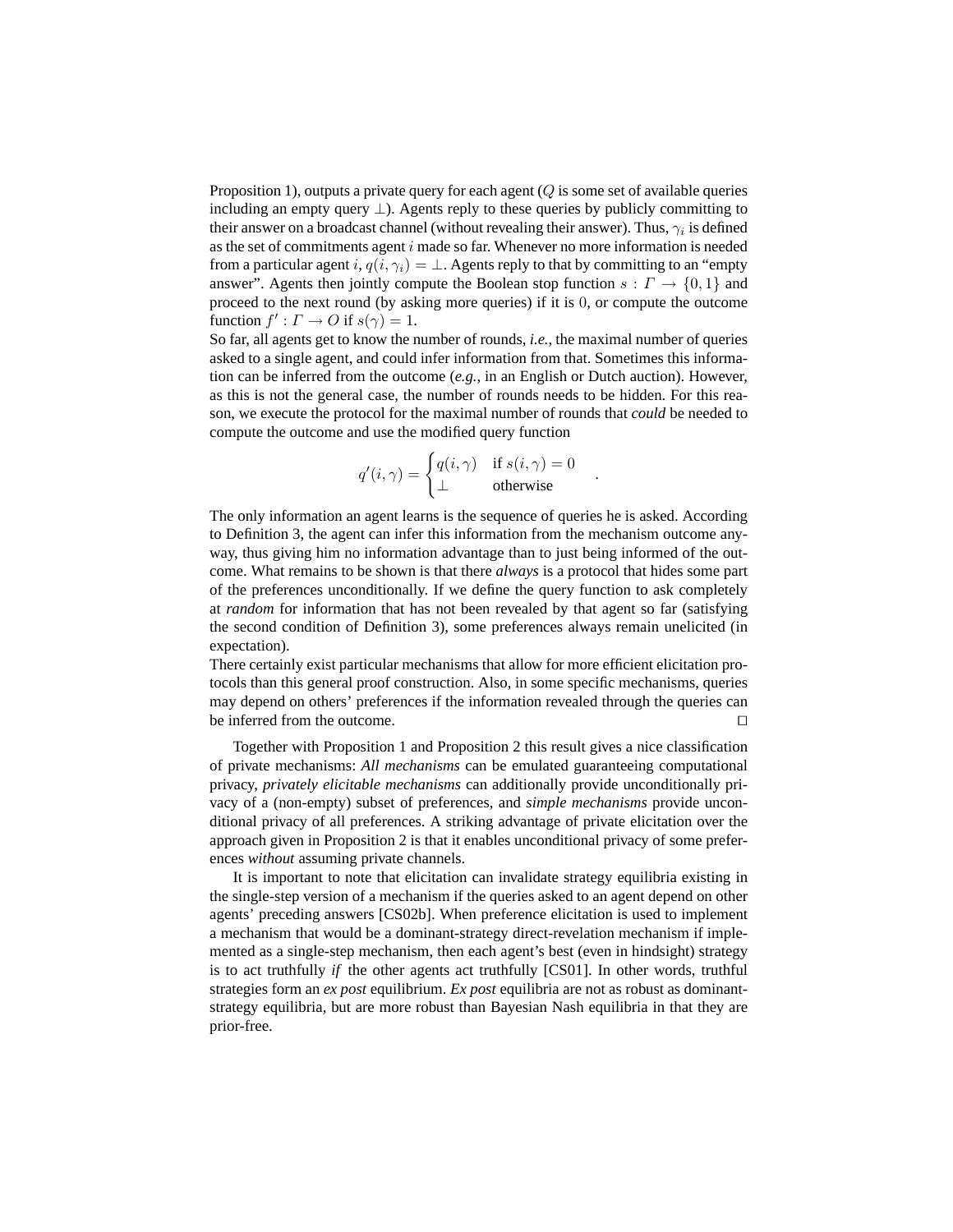The emulation of multi-step mechanisms is a powerful tool to guarantee strong privacy (partially unconditional) *and* reduce the amount of agents' deliberation required to evaluate their preferences. For example, consider a veto voting mechanism: Preferences are single bits (veto or not) and the outcome function is defined as  $f(\theta) = \bigvee_{i=1}^{n} \theta_i$ . This mechanism is not simple according to Definition 2. As a consequence, there is no unconditionally fully private veto protocol. However, we can construct a protocol in which *most* preferences remain unconditionally private by emulating a preference elicitor. The protocol consists of  $n$  rounds. In each round, a randomly selected agent that has not been queried so far is privately asked for his preference (veto or not). All other agents receive empty queries and reply with empty queries. Once an agent privately submits a veto, *all* agents receive empty queries in the following rounds. Since the query function is computed fully privately, only some agents (those who are queried) learn some probabilistic information on the number of vetoers.

#### **4.3 Untruthful Mechanisms**

Untruthful mechanisms may not only lead to greater social welfare in some settings (relying on computational assumptions) [CS03b], but they can also support the protection of preferences. As a matter of fact, the probably most prominent truthful mechanism, the Vickrey auction, is said to be rare because bidders are reluctant to reveal their preferences truthfully as required by the dominant strategy [RTK90]. This problem and the possibility of an untruthful mechanism center (which is stated as the other major reason for the Vickrey auction's rareness) can be tackled by the techniques presented in Section 3.2. Yet, even in the centralized model, preferences can be protected (at least partially) by inducing strategic behavior in a mechanism. We sketch two different ways how to achieve this, of which the second one relies on computational intractability.

When the mapping from preferences to a strategy is a *non-injective* function, *i.e.*, different preferences can yield the same strategy, it is obviously impossible to uniquely invert a strategy. This naturally is the case when the set of strategies  $S_i$  is smaller than the set of preferences  $(|\Theta_i| > |S_i|)$ . For instance, in most voting protocols with more than two candidates, a complete ranking of candidates (the preferences) is mapped to a single strategic vote (the strategy). For example, when considering the US presidential election in 2000 (plurality voting with three candidates), it is impossible to tell if someone who voted for Gore, truthfully preferred Gore over Nader or not (even given the prior beliefs of that voter, *e.g.*, that Nader would be far behind). The same argument applies to most other voting protocols.

Based on these considerations, it might be interesting to construct mechanisms that induce equilibria consisting of "*one-way strategies*". Here, the mapping from preferences to a strategy is computationally easy while the inversion is intractable (preferably even given the beliefs that the agent had). This requires that  $|\Theta_i|$  is exponentially large or somehow enriched, possibly by random data padding. We do not know whether such mechanisms can be constructed (for relevant problems), but note that this might be another interesting application of computational intractability in mechanism design.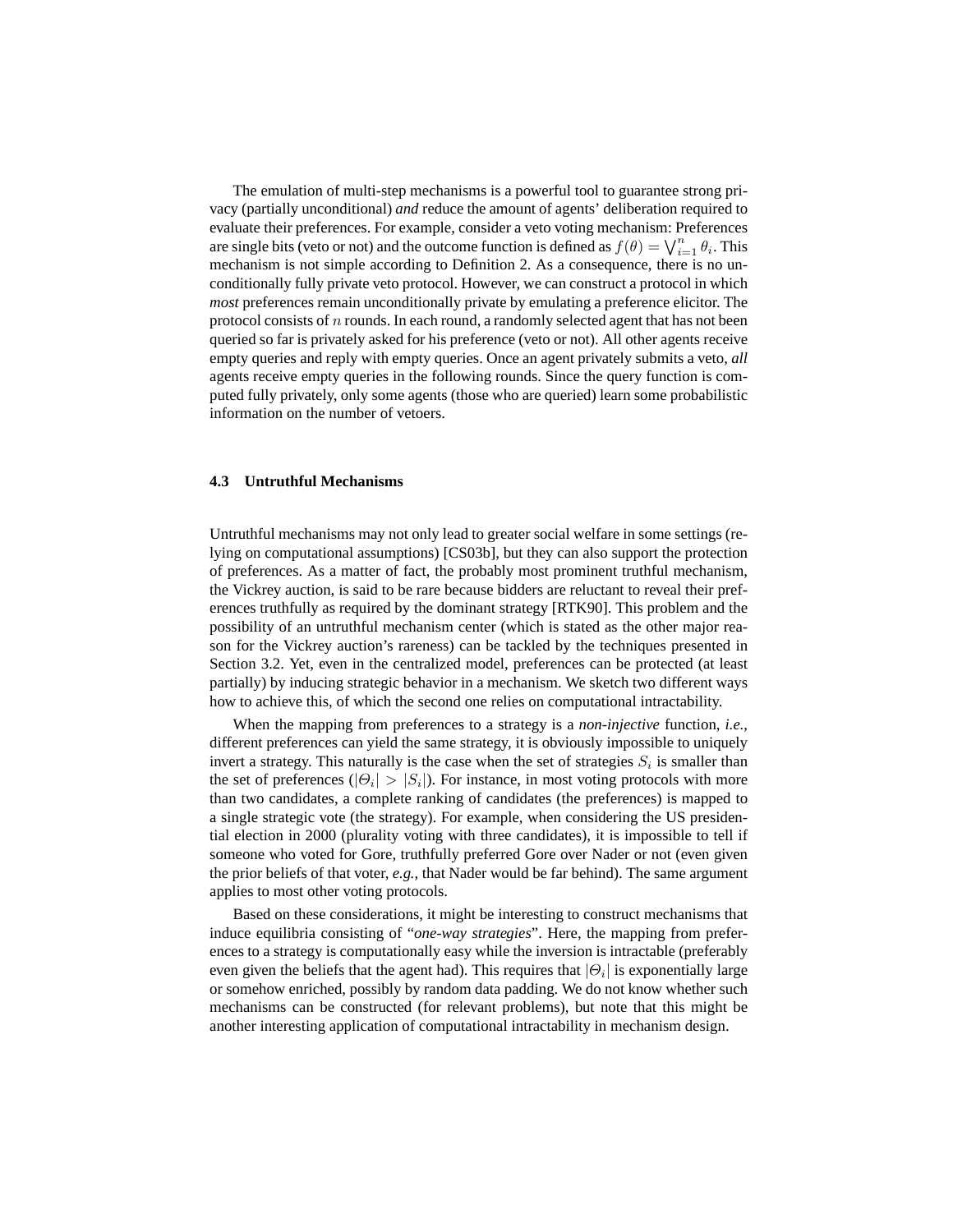# **5 Conclusion and Future Work**

In this paper, we suggested that the fields of cryptography and mechanism design have several similarities and can both greatly benefit from each other. We proposed two security models for centralized mechanism execution in which the center proves its correctness (in zero-knowledge) and that provide differing degrees of privacy. However, in these models, privacy always has to rely on the trustworthiness of the mechanism center. For this reason, we showed how participating agents can emulate a (correct) "virtual" mechanism center by jointly computing the mechanism outcome without a trusted third-party. The emulation of a restricted class of mechanisms, so-called simple mechanisms, can provide unconditional privacy of preferences whereas all mechanisms can be emulated so that privacy can only be breached by unbounded computation. In these models, privacy builds upon the fact that it can be ruled out that *all* agents are forming a coalition in order to breach privacy. Furthermore, the decentralization allows for the provable correctness of *randomized* mechanisms. Table 1 summarizes the proposed models for secure mechanism execution. Even though the centralized models provide questionable privacy, there are certainly applications in which they would be favored over the decentralized models due to practical considerations (efficiency, lack of communication between agents, robustness, *etc.*).

|                       |     | Center Privacy can be breached by Requirements |                                                                  |
|-----------------------|-----|------------------------------------------------|------------------------------------------------------------------|
| $\Vert$ Th. 1 $\Vert$ | ves | <b>center</b> or computation                   | trapdoor perm., det. mech.                                       |
| Th. 2                 | ves | center                                         | $ A \rightarrow C$ -channels, one-way perm., <b>det. mech.</b>   |
| Pr. 1                 | no  | computation                                    | trapdoor perm.                                                   |
| Pr. 2                 | no  |                                                | $ A \rightarrow A$ -channels, one-way perm., <b>simple mech.</b> |

 $A \rightarrow C$ -channels: private channels from each agent to the center

 $A \rightarrow A$ -channels: complete network of private channels between all agents

**Table 1.** Comparison of security models with provable correctness.

In addition to the revelation principle criticisms stated in [CS03b], we pointed out that multi-step and untruthful mechanisms can drastically improve *privacy* in a variety of social choice settings. In particular, we identified a class of mechanisms, so-called privately elicitable mechanisms, for which there are fully private protocols that emulate a preference elicitor so that a part of the preferences is never elicited and thus remains unconditionally private and does not have to be determined by the agents.

- **–** the construction of *efficient* zero-knowledge proofs/arguments for the outcome of relevant mechanisms,
- Besides further investigation of preference protection by multi-step and untruthful mechanisms, future directions include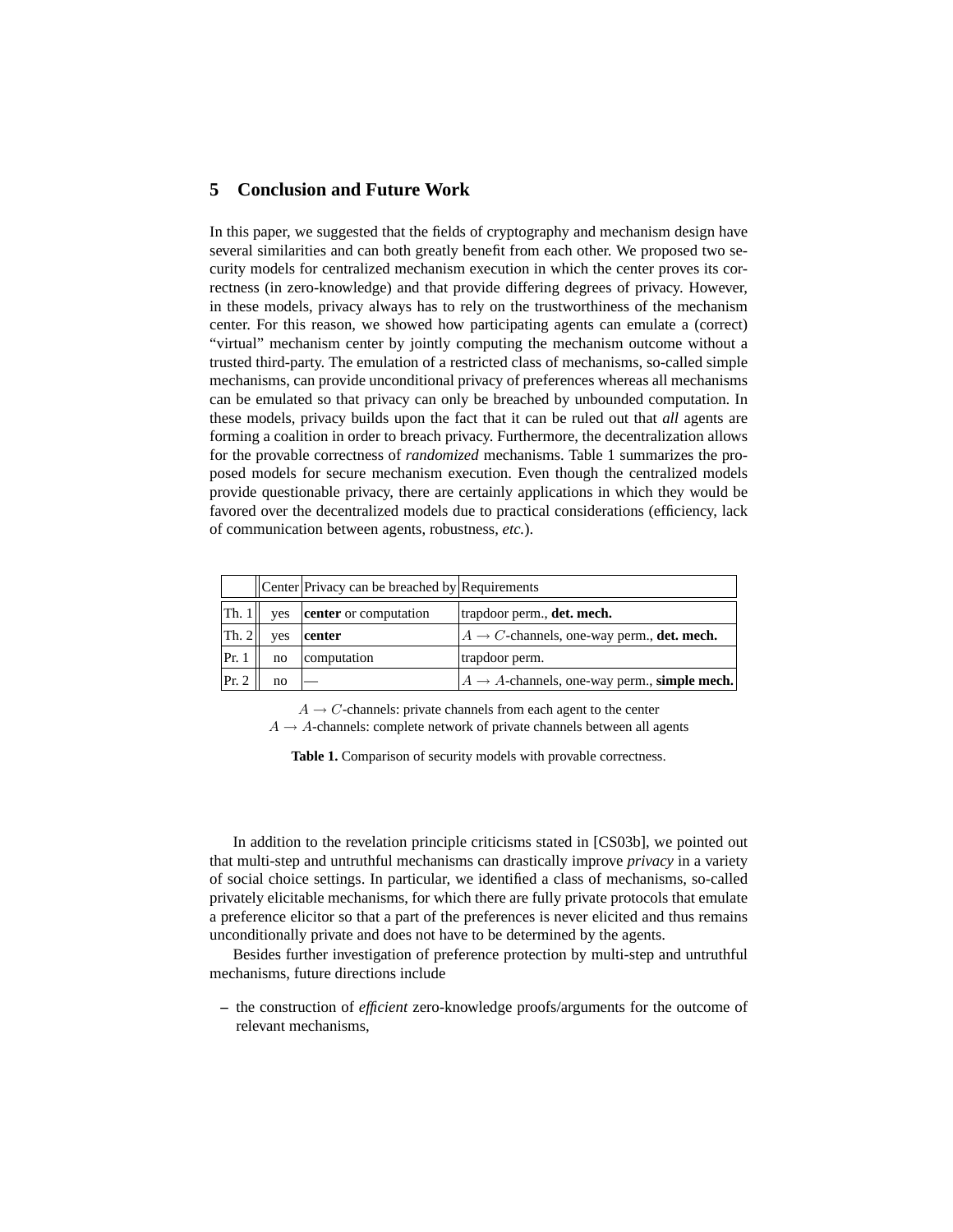- **–** the investigation of which mechanisms can be emulated by unconditionally fully private protocols (a first step has been made in [BS04]), and
- **–** the construction of *efficient* protocols that (computationally) fully privately emulate relevant mechanisms.<sup>11</sup>

### **Acknowledgements**

This material is based upon work supported by the Deutsche Forschungsgemeinschaft under grant BR 2312/1-1, by the National Science Foundation under grants IIS-9800994, ITR IIS-0081246, and ITR IIS-0121678, and a Sloan Fellowship.

#### **References**

- [AH00] C. Avery and T. Hendershott. Bundling and optimal auctions of multiple products. *Review of Economic Studies*, 67:483–497, 2000.
- [BGW88] M. Ben-Or, S. Goldwasser, and A. Wigderson. Completeness theorems for noncryptographic fault-tolerant distributed computation. In *Proc. of 20th STOC*, pages 1–10. ACM Press, 1988.
- [Blu82] M. Blum. Coin flipping by telephone. In *Proc. of 24th IEEE Spring Computer Conference*, pages 133–137. IEEE Press, 1982.
- [BOGG<sup>+</sup>88] M. Ben-Or, O. Goldreich, S. Goldwasser, J. Håstad, J. Kilian, S. Micali, and P. Rogaway. Everything provable is provable in zero-knowledge. In *Proc. of 14th CRYPTO Conference*, volume 403 of *LNCS*, pages 37–56. Springer, 1988.
- [Bra03a] F. Brandt. Fully private auctions in a constant number of rounds. In R. N. Wright, editor, *Proc. of 7th Conference on Financial Cryptography*, volume 2742 of *LNCS*, pages 223–238. Springer, 2003.
- [Bra03b] F. Brandt. Social choice and preference protection Towards fully private mechanism design. In N. Nisan, editor, *Proc. of 4th ACM Conference on Electronic Commerce*, pages 220–221. ACM Press, 2003.
- [BS04] F. Brandt and T. Sandholm. (Im)possibility of unconditionally privacy-preserving auctions. In C. Sierra and L. Sonenberg, editors, *Proc. of 3rd AAMAS Conference*, pages 810–817. ACM Press, 2004.
- [BTT89] J. Bartholdi, III, C. A. Tovey, and M. A. Trick. The computational difficulty of manipulating an election. *Social Choice and Welfare*, 6(3):227–241, 1989.
- [CCD88] D. Chaum, C. Crépeau, and I. Damgård. Multi-party unconditionally secure protocols. In *Proc. of 20th STOC*, pages 11–19. ACM Press, 1988.
- [CK89] B. Chor and E. Kushilevitz. A zero-one law for Boolean privacy. In *Proc. of 21st STOC*, pages 36–47. ACM Press, 1989.
- [CS01] W. Conen and T. Sandholm. Preference elicitation in combinatorial auctions. In *Proc. of 3rd ACM Conference on E-Commerce*, pages 256–259. ACM Press, 2001.
- [CS02a] V. Conitzer and T. Sandholm. Complexity of mechanism design. In *Proc. of 18th Conference on Uncertainty in Artificial Intelligence (UAI)*, pages 103–110, 2002.
- [CS02b] V. Conitzer and T. Sandholm. Vote elicitation: Complexity and strategy-proofness. In *Proc. of 18th AAAI Conference*, pages 392–397. AAAI Press, 2002.

<sup>&</sup>lt;sup>11</sup> We already constructed a protocol that (computationally) fully privately emulates the Vickrey auction in just three rounds of broadcasting without any direct interaction between bidders [Bra03a].